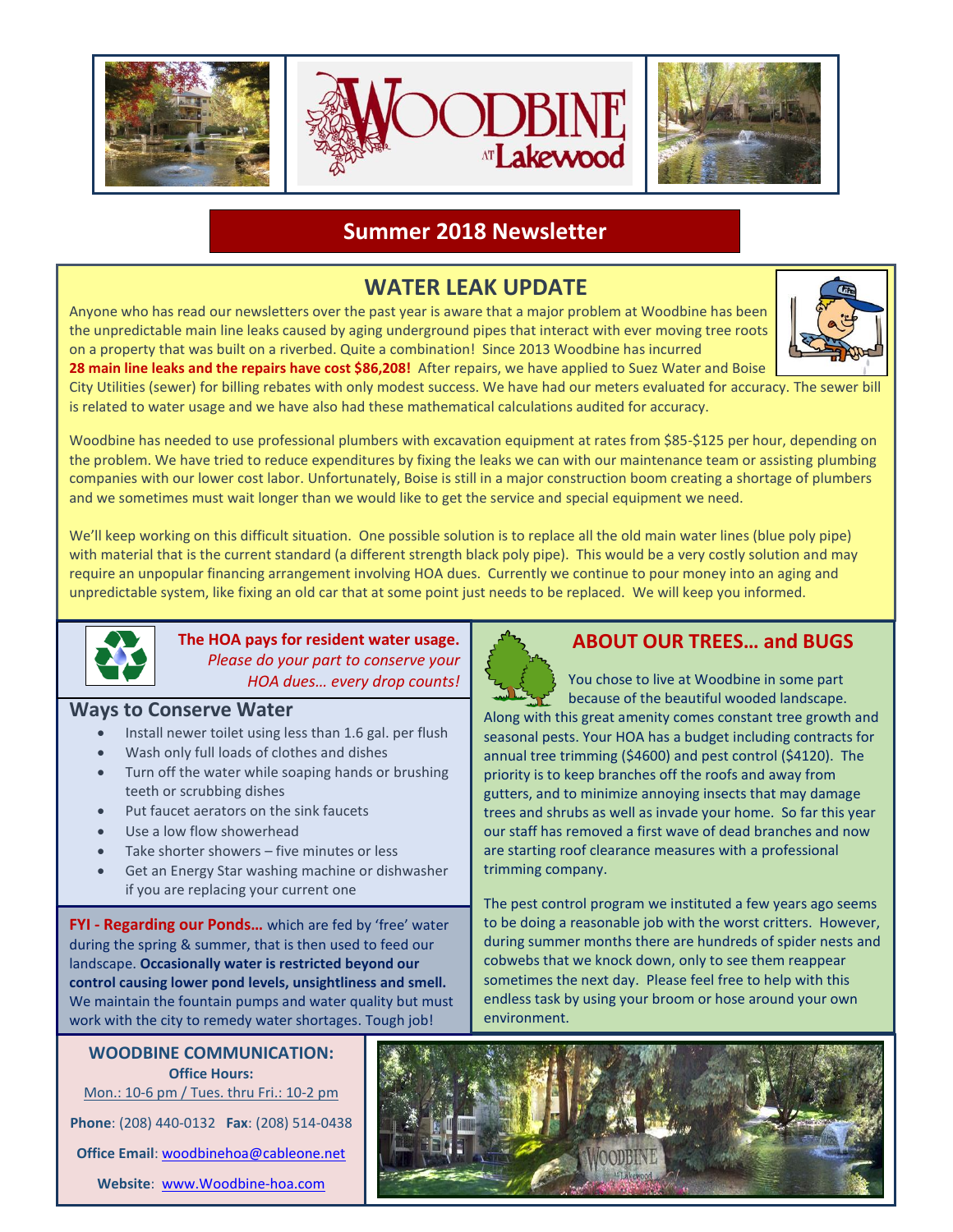#### **PARKING MEMO:**

If you have more than one car and are parking in open spaces, please notify the office so we don't tow you, especially if you don't move the car regularly. Remember no boats, RV's, or trailers are allowed in our lots.



The office lot by the pool is for parking only when you are there. Please, no overnight or long- term usage. **Thanks much.** *Did you know that when homeowners sell their condos and takes the cable TV box with them, it costs the HOA \$100 of your dues to replace it? We will work to recover that cost from you, so if you are moving, please leave the cable boxes behind. Pool keys too.*

#### **Patios and Balconies**

Just a reminder that summer activities often result in extra equipment and belongings being left outside. While it may be convenient for you, it is also an eyesore for your neighbor. Please be considerate and abide by the rules.



### **CONTINUOUS REMINDER…**

Some dog owners continue to let their dogs *'do their business'* in the common areas without picking up the waste. **Very inconsiderate!!** Please be thoughtful of your neighbors and respect the common property! To assist Woodbine dog owners, we have installed **free doggie bag stations** on the property; contact the office for locations if you are new to the property and don't know where they are.

**ps. Please anonymously let the office know about offenders and we'll try and address it.**

**FINAL SAFTEY RELATED NOTES: If you have a fireplace and are interested in chimney cleaning, please contact the office so we can try and negotiate a group rate. And for everyone's safety, have you checked your furnace filters, installed smoke and carbon dioxide detectors, and checked the batteries lately? If not, please do! Thanks.**

### **WOODBINE CONDOMINIUMS PROPERTY INFORMATION**

**Office Address: Property Management: Contact Information:** Woodbine HOA Pro Management, LLC **Office Phone:** (208) 440-0132 3601 Gekeler Lane 1775 W. State Street #200 **Emergencies only**: (208) 440-0443 Boise, ID 83706 Boise, Idaho 83702 **Office Fax:** (208) 514-0438 **e-mail:** [woodbinehoa@cableone.net](mailto:woodbine@cableone.net) **HOA website**: woodbine-hoa.com **Office Hours:** Monday 10 am – 6 pm / Tuesday through Friday 10 am - 2 pm **Mailbox Key Information:** Main US Post Office - 770 South 13<sup>th</sup> Street, Boise ID 83708 (208) 433-4351 hours: 7:30 am – 5:30 pm **\_\_\_\_\_\_\_\_\_\_\_\_\_\_\_\_\_\_\_\_\_\_\_\_\_\_\_\_\_\_\_\_\_\_\_\_\_\_\_\_\_\_\_\_\_\_\_\_\_\_\_\_**

**WOODBINE VOLUNTEER BOARD OF DIRECTORS:** Most every Woodbine administrative issue can be handled by contacting the **onsite office manager, Renee,** during the above identified office hours. However, if there is a need or desire to communicate directly to the Woodbine HOA Board, the process to do this is identified below.

Woodbine HOA has a volunteer Board of Directors (President, Vice Presidents, Secretary, and Treasurer) that are elected annually and conduct various meetings to oversee the operation and maintenance of the property. Current board members can be found under *"About Us"* on the Woodbine website (Woodbine-hoa.com). There are three ways to contact the HOA Board:

- 1. Directly **by e-mail** to the volunteer Board at [WoodbineHOABoard@gmail.com](mailto:WoodbineHOABoard@gmail.com)
- 2. Prepare a **written comment**, complaint, or inquiry with appropriate documentation if necessary, and deliver it to the Woodbine office so that it may be passed on to the Board for consideration.
- 3. **Request to attend** the next board meeting through the office so that you may be given time on the agenda. Please include your topic for presentation or discussion. It is important and courteous not to just show up at this business meeting. HOA Board meetings are **scheduled quarterly on the last Thursday of February / May / August / November, 6:30 at the clubhouse**. However, these dates change occasionally due to circumstance. Please contact the office to confirm dates with your request to attend.

Finally, have you picked up a copy of our *Woodbine Owner Information Packet* which contains essential details about living at Woodbine Condominiums? If not, please stop by the office and ask for one.